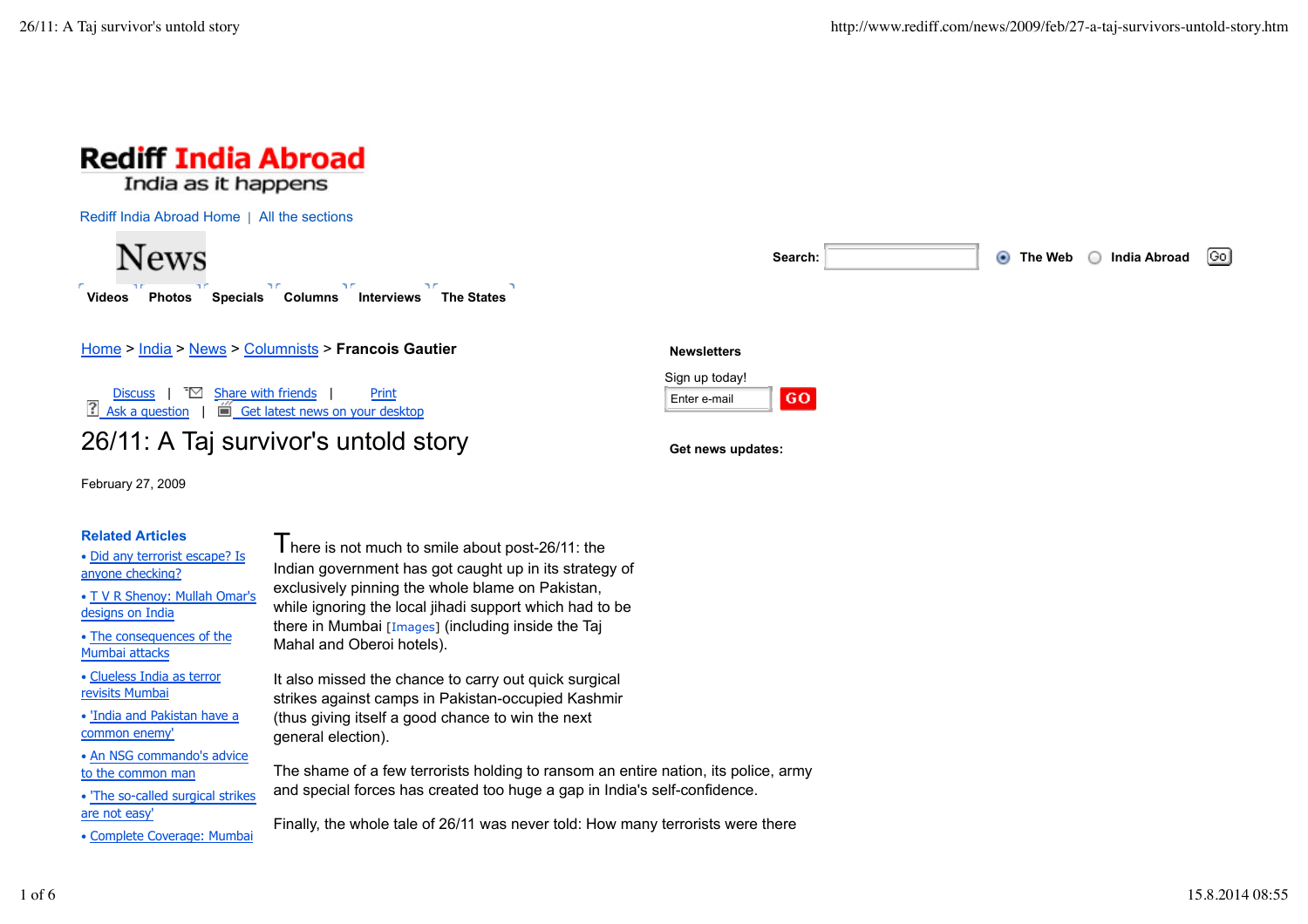| Attacked                                                                                            | and how many escaped with the hostages?                                                                                                                                                                            |               |
|-----------------------------------------------------------------------------------------------------|--------------------------------------------------------------------------------------------------------------------------------------------------------------------------------------------------------------------|---------------|
| . Why there could be a surge<br>in jihadi terrorism                                                 | Yet, here is a story about statistics that will not only make you feel better and<br>positive again, but it is also the saga of a courageous woman whose gallantry has<br>been unsung, post the Taj hostage drama. |               |
| <b>Top Emailed Features</b>                                                                         |                                                                                                                                                                                                                    |               |
| • Was Election 2009 rigged?                                                                         | Her name is Erika Mann, she is a member of the European Parliament from the                                                                                                                                        |               |
| • Baba Ramdev is wrong,<br>homosexuality is no disease                                              | Social Democratic Party of Germany [Images] and she was in Mumbai to conduct<br>negotiations on trade relations.                                                                                                   | Advertisement |
| . On a pilgrimage to the cave<br>shrine                                                             | When the first shots were heard, Erika Mann was having dinner on the ground<br>floor restaurant of the Taj lobby with some Indian friends.                                                                         |               |
| Have you tried this?                                                                                |                                                                                                                                                                                                                    |               |
| • Ask a question                                                                                    | Everybody thought the first shots heard were crackers -- but not Erika, who had                                                                                                                                    |               |
| • News on your Desktop                                                                              | some knowledge about terrorism: "I thought perhaps this is the gun salute for a                                                                                                                                    |               |
|                                                                                                     | wedding," she recalls today. But what happened next, says Mann, was "pure"                                                                                                                                         |               |
|                                                                                                     | horror", as she heard the terrorists burst into the lobby "shooting at everything<br>that moved".                                                                                                                  |               |
| the was a world was during the Mumber offering and our contract who and weapon the way that the set |                                                                                                                                                                                                                    |               |

What we saw on television during the Mumbai attacks -- and subsequently heard -- was all about lack of leadership: the Maharashtra government was slow to react, the special commandos took nearly 12 hours to reach Mumbai, and nobody properly coordinated the action.

But inside the Taj Mahal hotel [Images], it was a different story: "We were 40 in the group that managed to run from the restaurant to the kitchen, and within 10 minutes four people had emerged as leaders," smiles Erika.

What is it to be a leader in such a stressed occasion? "Actually, in this situation one has to think -- collect information and then think again." Erika thus spent a lot of time on her Blackberry, trying to gather maximum info.

There was no gender or race discrimination in the group, which comprised about 40 percent Westerners, 60 percent Indians and had a 50:50 ratio of men and women.

"All listened as attentively to me as to the other leaders, whether they were Indian or Westerner."

And even among the other 36 people, it was not total inaction: "At least 15 were willing to be active, soldiers if you wish. Some even started searching for weapons and found the iron sticks used to grill kebabs quite handy."

So here are good statistics: 40 people in mortal danger, four emerged leaders, with 15 soldiers to implement ideas. And even among the remaining 21 people, "at least 10 were trying to get information by sms-ing their relatives or the hotel staff. And they were sharing this info with us."

Advertisement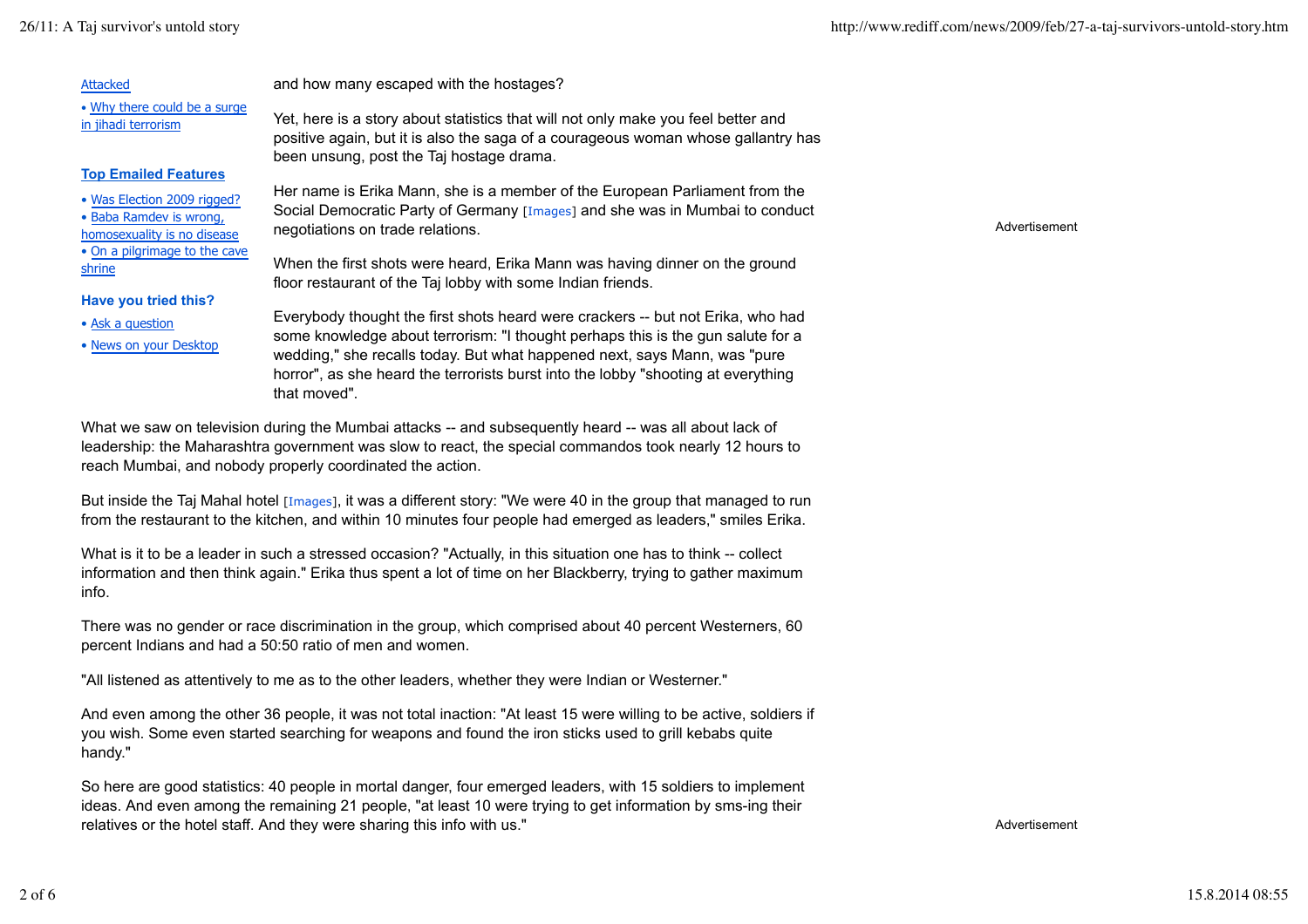Is that the natural ratio which occurs when you have a good government which creates a system whereby people feel free to express themselves? "Maybe," smiles Erika.

What about the Taj Mahal staff? "There were 10 staff among our group," replies Erika. "Out of these, seven were efficient and did not seem to care for their own safety but only for our welfare." That's 70 pc, another good statistic. There was only one black sheep: "We had an MP in our group, whom I shall not name. He spoke later, as we had moved to the Chambers, to some TV reporter on the phone and gave our location -- we could all have been killed."

Under the supervision of the Taj Mahal staff, Erika and her group moved from the kitchen to the corridor that leads to the Taj Chambers and their group swelled with other hostages, thus becoming 100. Again the statistics were good: "Maybe only 10 percent of these," recalls Erika, "Were like frozen and had to be protected. The others were collecting information from relatives and others."

Yet, it was a very tricky situation: "We could have been shot any time."

Erika noticed a smaller group of about eight Arabic-looking people who were keeping to themselves: "I pinched myself, because immediately I felt suspicious of them. But I could see I was not the only one who looked at them strangely, although I am sure they were innocent."

Erika, as many other hostages, also felt that some of the Taj Mahal staff looked suspicious: "Some members of my group felt that an assistant, who acted as if nothing untoward had happened, was hiding something and whispered to the others not to tell him anything."

It is then that Erika noticed an exit door which had escaped the attention of others. With another leader of her group, a gentleman from Tyrol (*Austria*), they gingerly opened it, found a second door and suddenly they were outside.

"Our first reaction was 'let's check, can we take such a risk?'" They did not. But later Erika said: "Get out, think only of getting out. I made a mistake. If you see 9/11 in New York, it is only those who decided immediately to try to get out who made it alive. The others died."

They went back to the corridor and waited in a Chambers room till the soldiers came around 3 am. Here the statistics worsen: "There were about 32 soldiers, they were badly equipped, overburdened and nobody seemed really in charge."

>Erika was one of the last to escape from her group: "I helped an old woman who could not walk well and was afraid, and as I exited the door, a bullet ricocheted off the wall just above my head and plaster fell in my eyes. It still hurts today. I believe that most of the people left behind and many of these young soldiers got killed."

What does Erika say today? "I have been thinking so much about these 72 hours since then. What baffles me still is the youth element in this attack. True, they were manipulated, but how could they do this? I have no